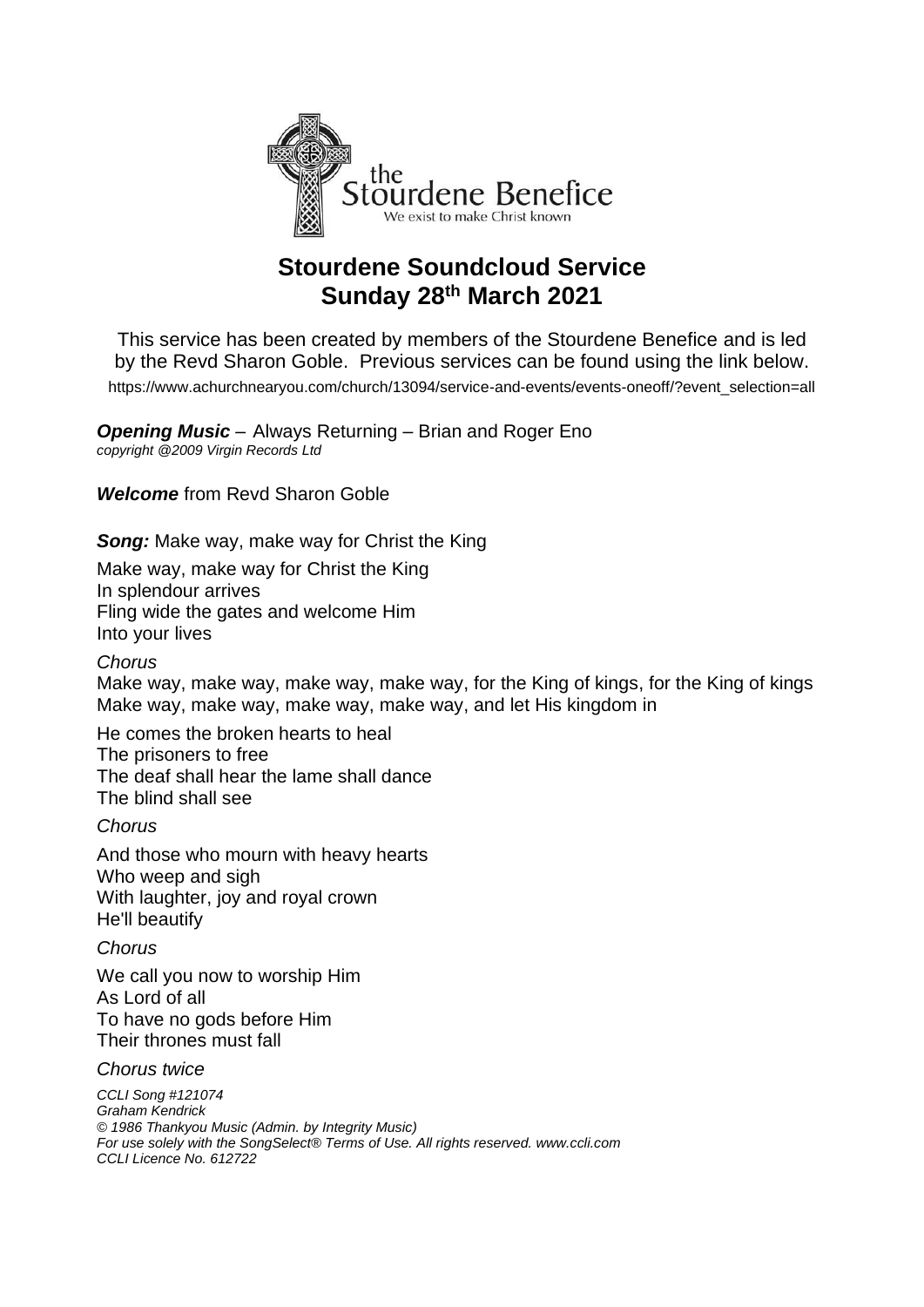### *Prayer* led by Revd Sharon Goble

**Psalms of Lament** read by Maggie Bannister, Paul Bannister and Jane Evans *Inspired by Psalm 13*

#### *Song:* God will make a way

And God will make a way Where there seems to be no way He works in ways we cannot see He will make a way for me He will be my guide Hold me closely to His side With love and strength for each new day He will make a way, He will make a way

Oh God will make a way Where there seems to be no way He works in ways we cannot see He will make a way for me He will be my guide Hold me closely to His side With love and strength for each new day He will make a way, He will make a way

#### With love and strength for each new day He will make a way, He will make a way

*CCLI Song #458620 Don Moen © 1990 Integrity's Hosanna! Music (Admin. by Integrity Music) For use solely with the SongSelect® Terms of Use. All rights reserved. www.ccli.com CCLI Licence No. 612722 from "Worship with Don Moen" ℗ 2010 Integrity Music*

## *Bible reading:* Isaiah 35 read by Nigel Willis

#### *Song:* The river is here

Down the mountain the river flows And it brings refreshing wherever it goes Through the valleys and over the fields The river is rushing and the river is here

#### *Chorus*

The river of God sets our feet a-dancing The river of God fills our hearts with cheer The river of God fills our mouths with laughter And we rejoice for the river is here

The river of God is teeming with life And all who touch it can be revived And those who linger on this river shore Will come back thirsting for more of the Lord

#### *Chorus*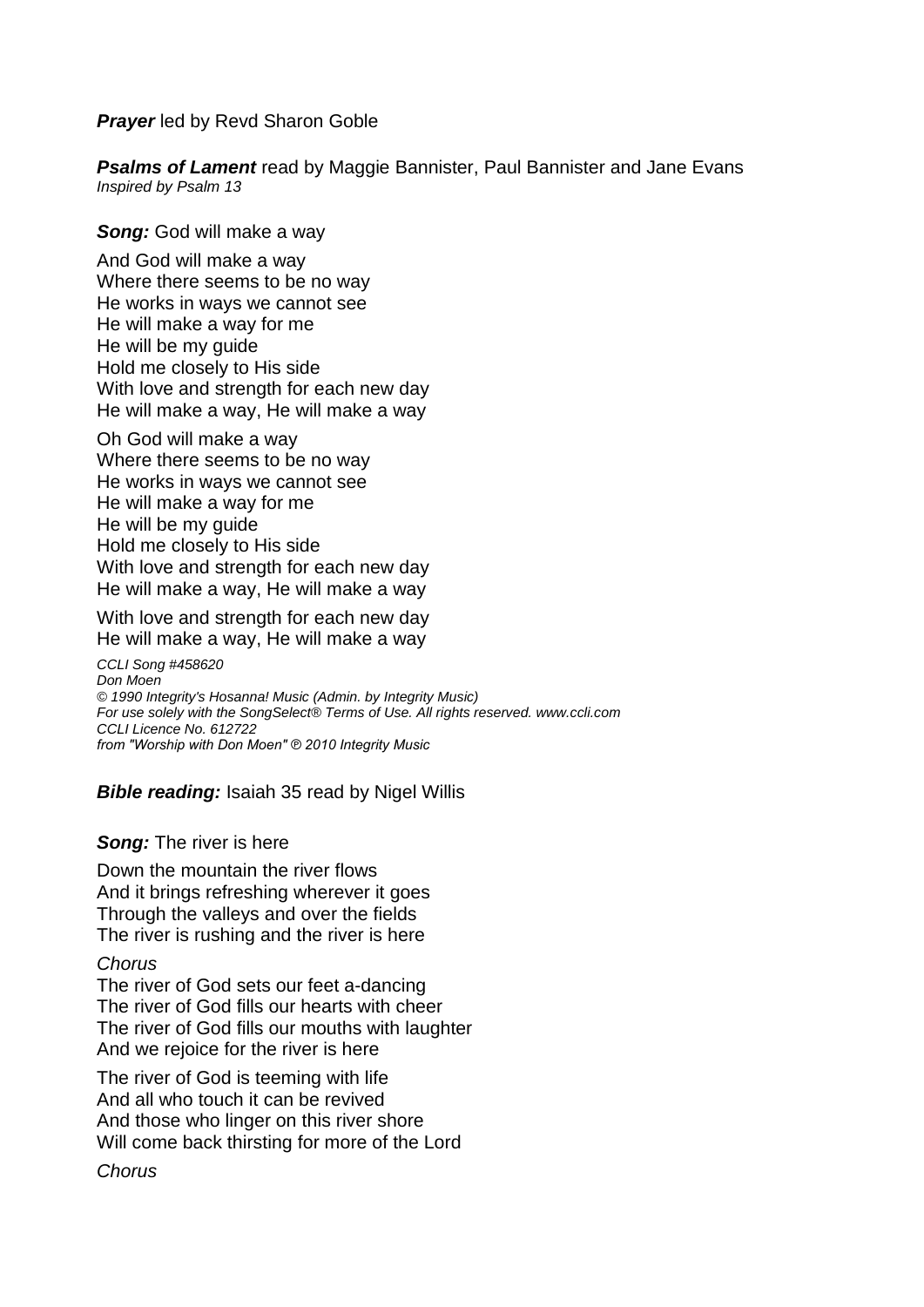Up to the mountain we love to go To find the presence of the Lord Along the banks of the river we run We dance with laughter, giving praise to the Son

#### *Chorus*

Down the mountain the river flows And it brings refreshing wherever it goes Through the valleys and over the fields The river is rushing and the river is here

#### *Chorus*

Yes and we rejoice for the river is here

*CCLI Song # 1475231 Andy Park © 1994 Mercy / Vineyard Publishing (Admin. by Integrity Music) For use solely with the SongSelect® Terms of Use. All rights reserved. www.ccli.com CCLI Licence No. 612722 FROM The River Is Here - Touching the Father's Heart, Vol. 20 ℗ 2005 Vineyard Music*

## *Prayers of Intercession* led by Peter and Jane Waters

The response to the words 'Lord in your mercy' is '**Hear our prayer**'.

### **Merciful Father, accept these prayers for the sake of your Son, our Saviour, Jesus Christ. Amen.**

#### *Lord's Prayer*

Our Father, Who art in Heaven Hallowed be Thy Name Thy kingdom come, Thy will be done On Earth as it is in Heaven Give us this day our daily bread And forgive us our trespasses as we forgive those who trespass against us And lead us not into temptation but deliver us from evil For thine is the kingdom the power and the glory For ever and ever. Amen.

## *Song:* Living hope

How great the chasm that lay between us How high the mountain I could not climb In desperation I turned to heaven And spoke Your name into the night Then through the darkness Your loving-kindness Tore through the shadows of my soul The work is finished the end is written Jesus Christ my living hope